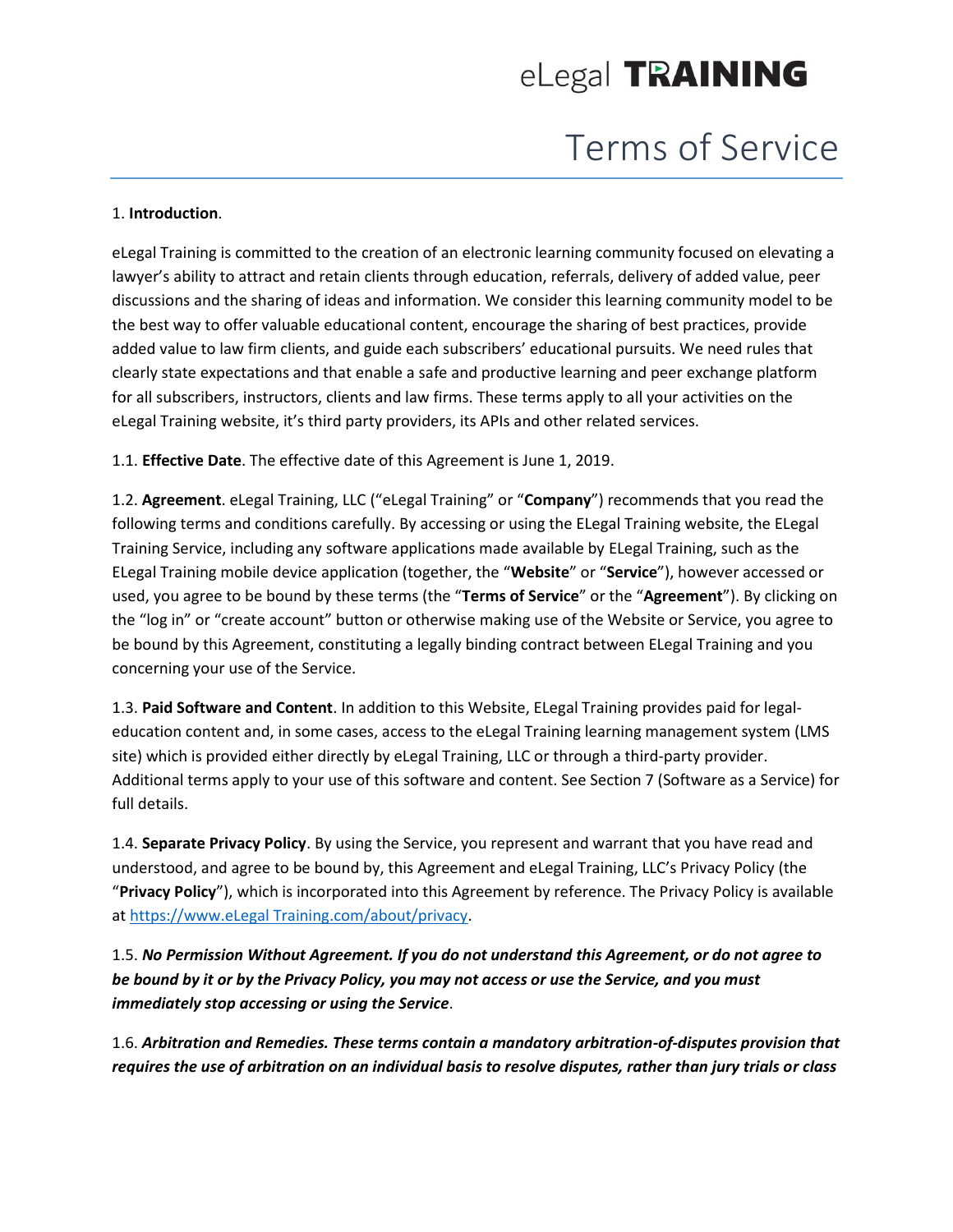## *actions, and also limits the remedies available to you in the event of a dispute. See Section 21 (Dispute Resolution) for full details*.

2. **Privacy Policy**. By using the Service, you consent to the collection and use of certain information about you, as specified in the Privacy Policy discussed in Section 1.4 (Separate Privacy Policy). ELegal Training encourages users of the Service to frequently check the Privacy Policy for changes.

3. *Changes to Agreement and Privacy Policy. Internet technology and the applicable laws, rules, and regulations change frequently. ELegal Training reserves the right to change this Agreement and its Privacy Policy at any time upon notice to you (including by posting a new version, or sending you a change notice). It is your responsibility to review this Agreement and the Privacy Policy periodically. If at any time you find either this Agreement or the Privacy Policy unacceptable, you must immediately stop accessing the Service. Unless ELegal Training obtains your express consent, any revised Privacy Policy will apply only to information collected by ELegal Training after the revised Privacy Policy takes effect, and not to information collected under any earlier versions of the Privacy Policy*.

#### 4. **Eligibility**.

4.1. *By accessing and/or using the Service, including by doing so after accessing this Agreement, you represent and warrant that you are at least 18 years old, and are otherwise legally qualified to enter into and form contracts under applicable law*.

4.2. **Corporate Use**. If you are using the Service on behalf of a company, organization or partnership, you represent and warrant that you are authorized to act and enter into contracts on behalf of that company, organization or partnership.

5. **No Attorney-Client Relationship**. While Company provides training materials and software for legal education, Company is not a law firm. You agree that neither this Agreement nor anything else forms an attorney-client relationship between you, on the one hand, and Company or its staff on the other.

6. **License**. Subject to your compliance with these Terms of Service, as well as any separate agreement you enter into, Company grants you a non-exclusive, non-transferable license to access the Company websites (located at the following URLs: https://www.eLegal Training.com and at https://www.elegaltraining.TalentLMS.com), and to use the Service, including the mobile application. This license is revocable, and you may not sub-license it. No part of the Service, including the Website, LMS site or mobile application, may be reproduced, duplicated, copied, modified, sold, resold, distributed, transmitted, or otherwise exploited for any commercial purpose without the prior express written consent of Company. All rights not expressly granted in this Agreement are reserved by Company. Without limitation, this Agreement grants you no rights to the intellectual property of Company or any other party, except as expressly stated in this Agreement. The license granted in this section is conditioned on your compliance with this Agreement. Your rights under this section will immediately terminate if, in the sole judgment of Company, you have breached any provision of this Agreement.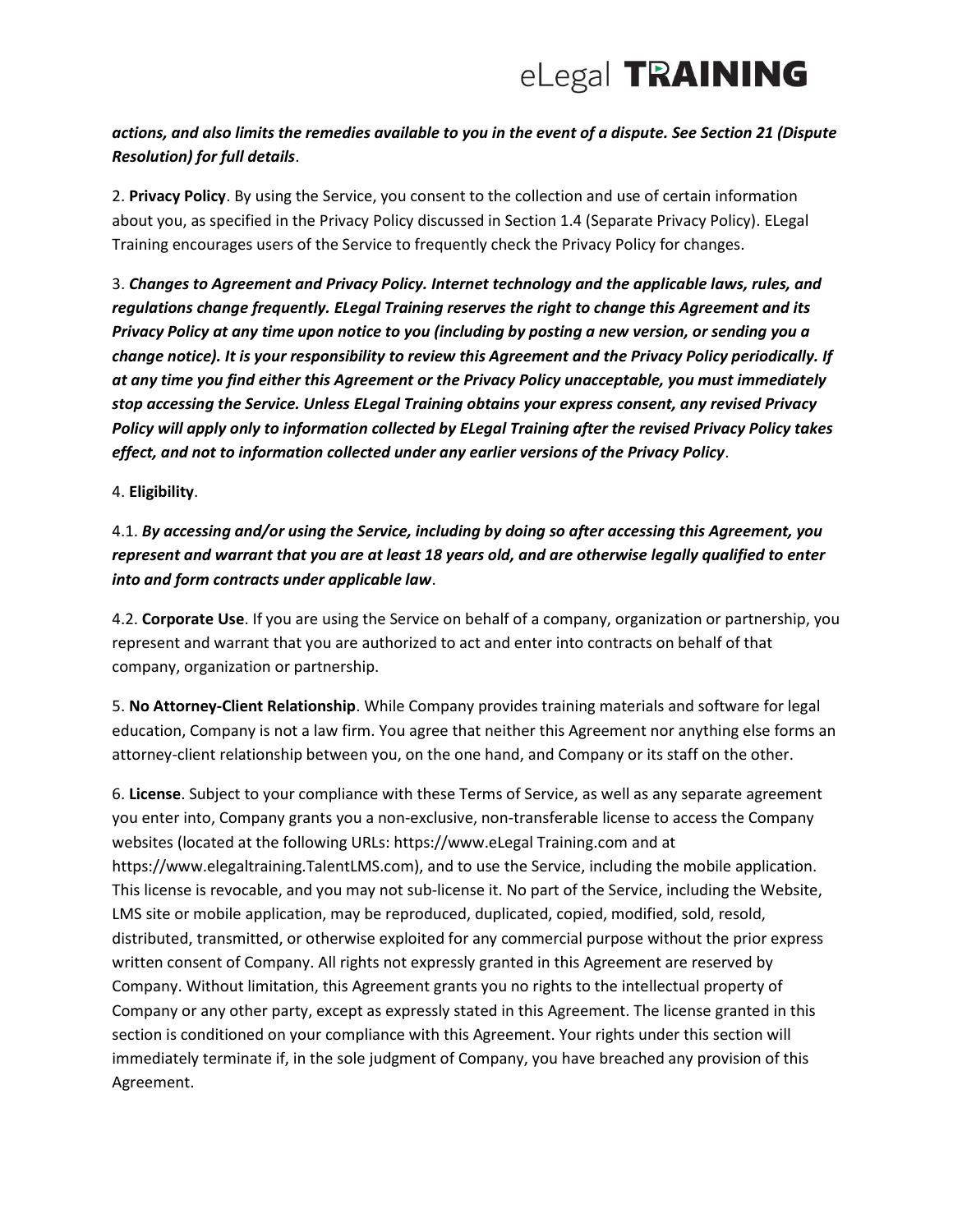7. **Software as a Service**. Company provides software as a service, access to a "branch site of the eLegal Training LMS system, group discussion forums, video conferencing, legal-education content and templates and other services (together, the "**SaaS**").

7.1. **Individual Customers**. Individuals may sign up for the SaaS through the Website. Individuals agree to be bound by this Agreement, Company's Privacy Policy, and any additional terms displayed during the signup process.

### 7.2. **Institutional Customers**.

7.2.1. **Separate Agreement**. Institutional customers, such as law firms and law schools, must agree to a separate contract (the "**Institutional Agreement**"). The Institutional Agreement will contain the full legal terms for the institution's and its users' use of the SaaS, including payment terms, the scope of software and professional services Company will provide, the term of the contract, support terms, confidentiality obligations, and other material terms.

7.2.2. **Relation to Other Agreements**. The Institutional Agreement complements both this Agreement and Company's Privacy Policy, but if there is any conflict between agreements, the terms of the Institutional Agreement shall prevail. Individuals whose service is provided under an Institutional Agreement are also bound individually by this Agreement and Company's Privacy Policy.

7.3. **Software Updates**. One major benefit of SaaS is that Company's software is continually updated. To deliver this benefit, Company reserves the right, in its sole discretion, to update, modify, or remove features, functionality, or other aspects of its SaaS at any time.

7.4. **Downtime**. While Company takes commercially reasonable measures to keep its SaaS continuously available, the SaaS may be subject to unscheduled downtime. This Agreement does not include a Service Level Agreement; see also Section 18.1 (No Warranties). In addition, Company may take the SaaS offline briefly for occasional maintenance. Company will notify subscribers of these scheduled downtimes in advance.

### 8. **No Reliance on Third Party Content**.

8.1. Opinions, advice, statements, or other information made available through the Service by either eLegal Training's consultants, coaches, instructors or third parties are those of their respective authors, and should not necessarily be relied upon. Those authors are solely responsible for their content. Company does not: (i) guarantee the accuracy, completeness, or usefulness of any information accessible on or through the Service; or (ii) adopt, endorse, or accept responsibility for the accuracy or reliability of any opinion, advice, or statement made by any consultant, instructor, coach, author or that of any third party through the Service. Under no circumstances will Company be responsible for any loss or damage resulting from your reliance on information or other content posted through the Service transmitted to or by any third party.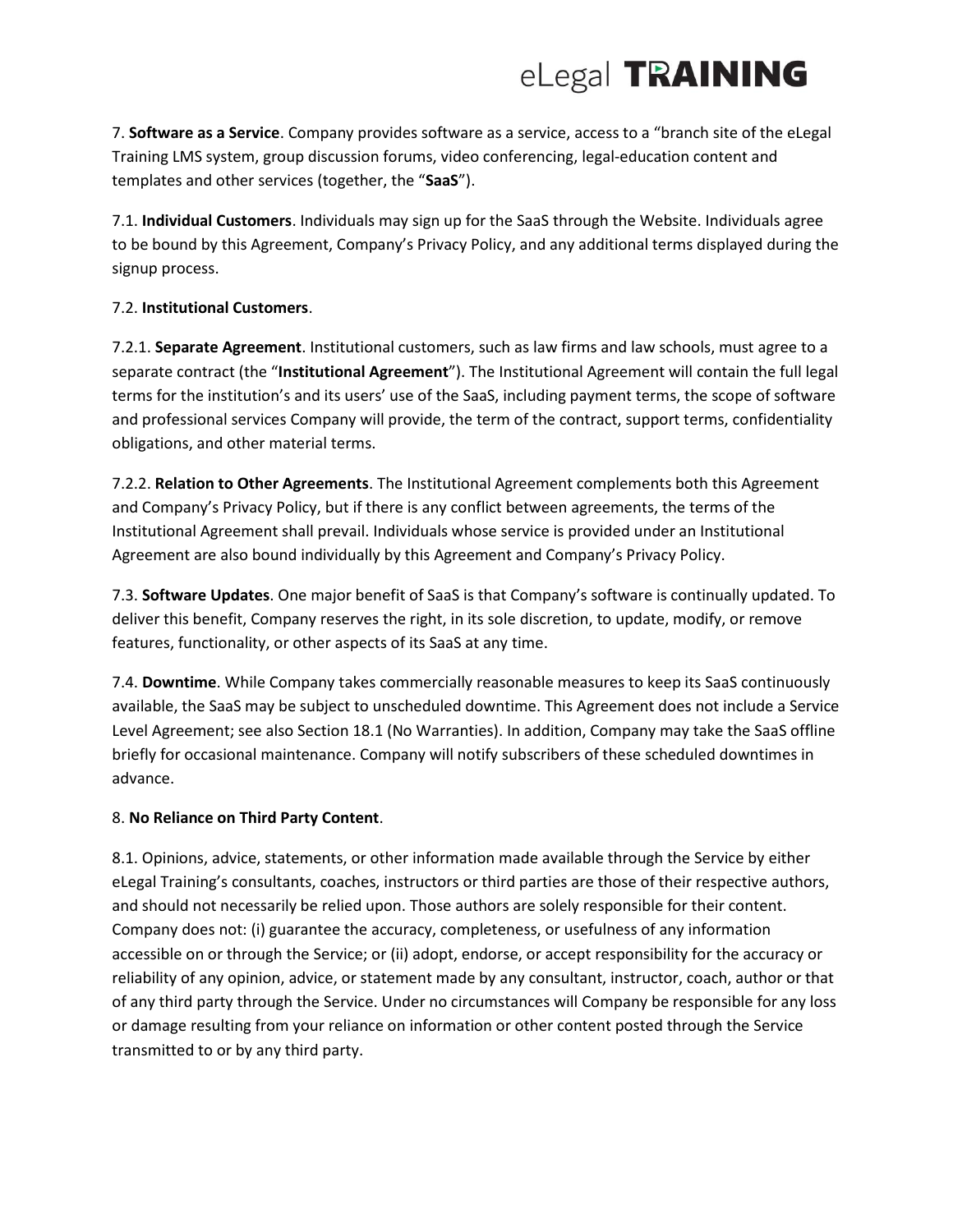

9. *Assumption of Risk; Release. You knowingly and freely assume all risk when using the Service. You, on behalf of yourself, your personal representatives, and your heirs, voluntarily agree to release, waive, discharge, hold harmless, defend, and indemnify eLegal Training, LLC, Sellers International, LLC, Group Dewey Consulting, or Quimbee.com and its stockholders, officers, directors, employees, agents, affiliates, consultants, representatives, sub-licensees, successors, and assigns (collectively, the "Company Parties") from any and all claims, actions, or losses for bodily injury, property damage, wrongful death, emotional distress, loss of privacy, or other damages or harm, whether to you or to third parties, that may result from your use of the Service*.

#### 10. **User Account, Accuracy, and Security**.

10.1. **User Account**. To use the Service, you must register and create a user account ("Account"). An individual is permitted to create only one Account. During the Account-creation process, you will be asked to provide information that personally identifies you ("Personal Information").

10.2. **Account Information Accuracy**. You represent and warrant that all user information you provide in connection with your Account and your use of the Service is current, complete, and accurate, and you agree that you will update that information as necessary to maintain its completeness and accuracy by updating your personal Profile, or by submitting a message by emailin[g mailto:info@elegaltraining.com.](mailto:info@elegaltraining.com)

eLegal Training is a discussion forum and referral relationship building platform as well as a legal educational site. As such, the accuracy and completeness of your profile information is important to your credibility and the integrity of the system. You must use your law firm email account if you are subscribing under an institutional agreement. You agree that your profile information including your likeness, your email account address, photo, name, practice area, years practicing law, law firm, information about your experience and expertise, past clients, matters that you have handled, law school and other education and other information is accurate and complete and agree to maintain its accuracy throughout the term of your subscription. You further agree that you will not submit any fake content (including without limitation any account username, likeness, or profile information) to willfully and credibly impersonate another person, whether actual or fictitious. If Company believes in its sole discretion that the information you provide is not current, complete, or accurate, Company has the right to refuse you access to the Service, request that you update or correct the information or to terminate or suspend your access at any time, or all of the above. For additional information, see the Section concerning "User Ability to Access, Update, and Correct Personal Information" in Company's Privacy Policy.

10.3. **No Pseudonyms**. You must use your full, real and complete name on ELegal Training; pseudonyms are not allowed. Any use of a pseudonym violates Section 10.2 (Account Information Accuracy) and is cause for suspension or deletion of your Account.

10.4. **Account Security**. You will also be asked to provide a username, password, and possibly other information to secure your Account. You may access your Account on up to two devices (*e.g.*, a laptop and a tablet). (Please note that if you access your Account from two different web browsers, each web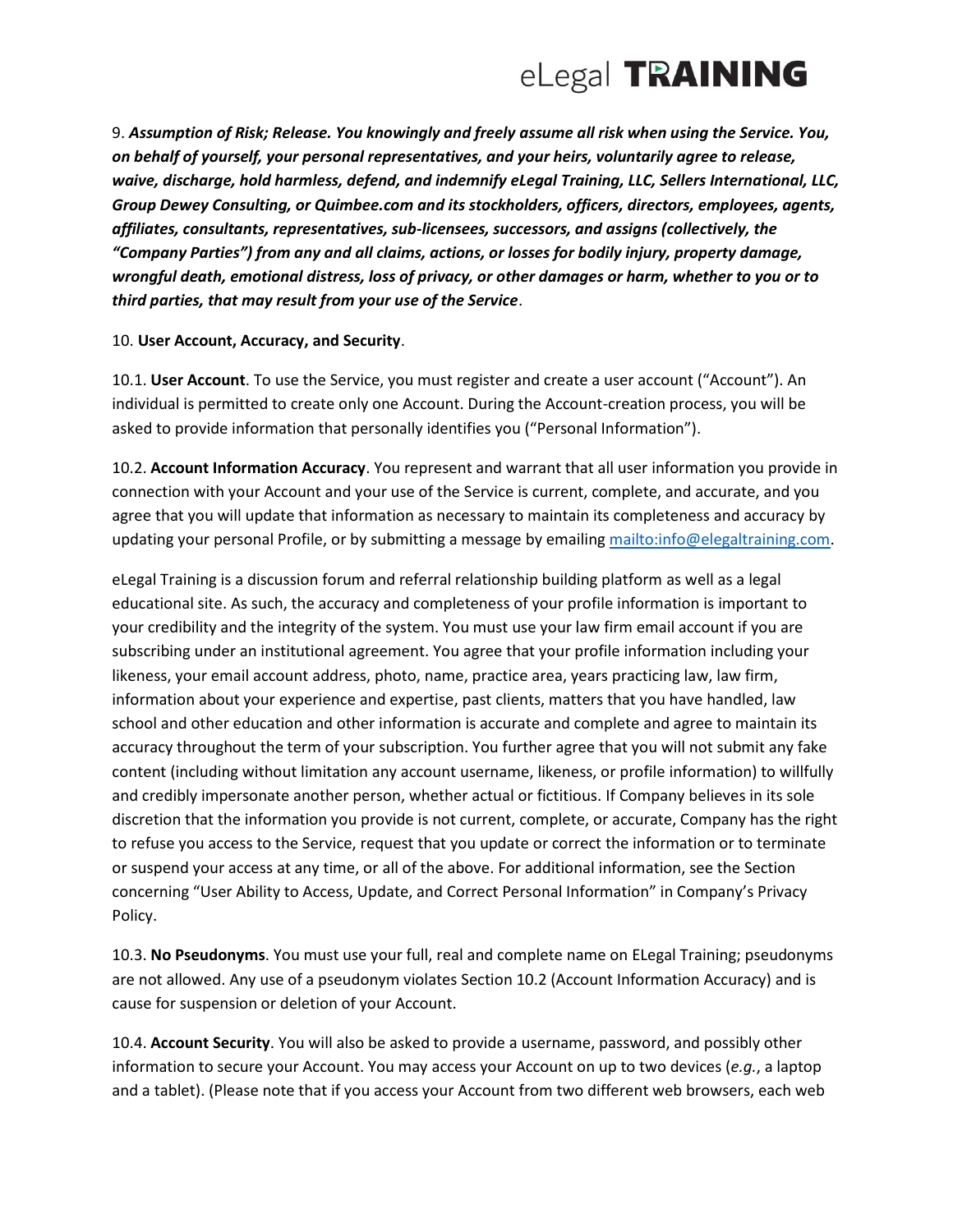browser will be treated as a separate device.) You are entirely responsible for maintaining the confidentiality of your Account's security information, including your password. You may not use the username or password of any other person, nor may you share your username and password, nor may you circumvent any authentication mechanism requiring the entry of usernames, passwords, or any other information to gain unauthorized access to the Service. You agree to notify Company immediately of any unauthorized use of your Account. Company shall not be liable for any loss that you incur because of someone else using your Account, either with or without your knowledge. You may be held liable for any losses incurred by Company, its affiliates, officers, directors, employees, consultants, agents, and representatives due to someone else's use of your Account.

10.5. **Free Trial**. eLegal Training sometimes engages in promotions which may include a free trial period or discounted subscription fee. In such cases, only one free trial or discount is permitted per person. You may not create additional Accounts (such as through the use of pseudonyms and alternate email accounts) for purposes of claiming additional free trials or discounts. Company reserves the right to terminate service to anyone who violates this policy.

11. **Consent to Receive Electronic Communications from Company**. eLegal Training provides an email account to each subscriber of the service and collects these email addresses and profile name for use in its separate email marketing system. By registering for the Service and providing your name, email, postal or residential address, and/or phone number through the Service, you expressly consent to receive electronic and other communications from Company, over the short term and periodically over the long term, including email communications. These communications will be about the Service, new product or service offers, promotions, educational information or practice tips and other matters. You may opt out of receiving electronic communications from the email marketing service only at any time by following the unsubscribe instructions contained in each communication, or by sending an email to info@eLegalTraining.com. You may NOT opt out of receiving emails delivered through the integrated email account on the service. You agree that these electronic communications satisfy any legal requirements that communications or notices to you be in writing.

12. **Fees**.

12.1. **Subscription Fees**. As discussed in Section 7 (Software as a Service), ELegal Training is a paid service.

12.2. **Automatic Billing**. Company will bill your Subscription fees automatically to the payment method you designate when signing up.

12.3. **Automatic Renewal**. Unless you cancel your Subscription (see Section 12.4 (Cancellation)), your Subscription will renew automatically at the end of its term. Please see Section 12.4 (Cancellation) and, for institutional customers, your Institutional Agreement (see Section 7.2.1 (Separate Agreement)).

12.4. **Cancellation**.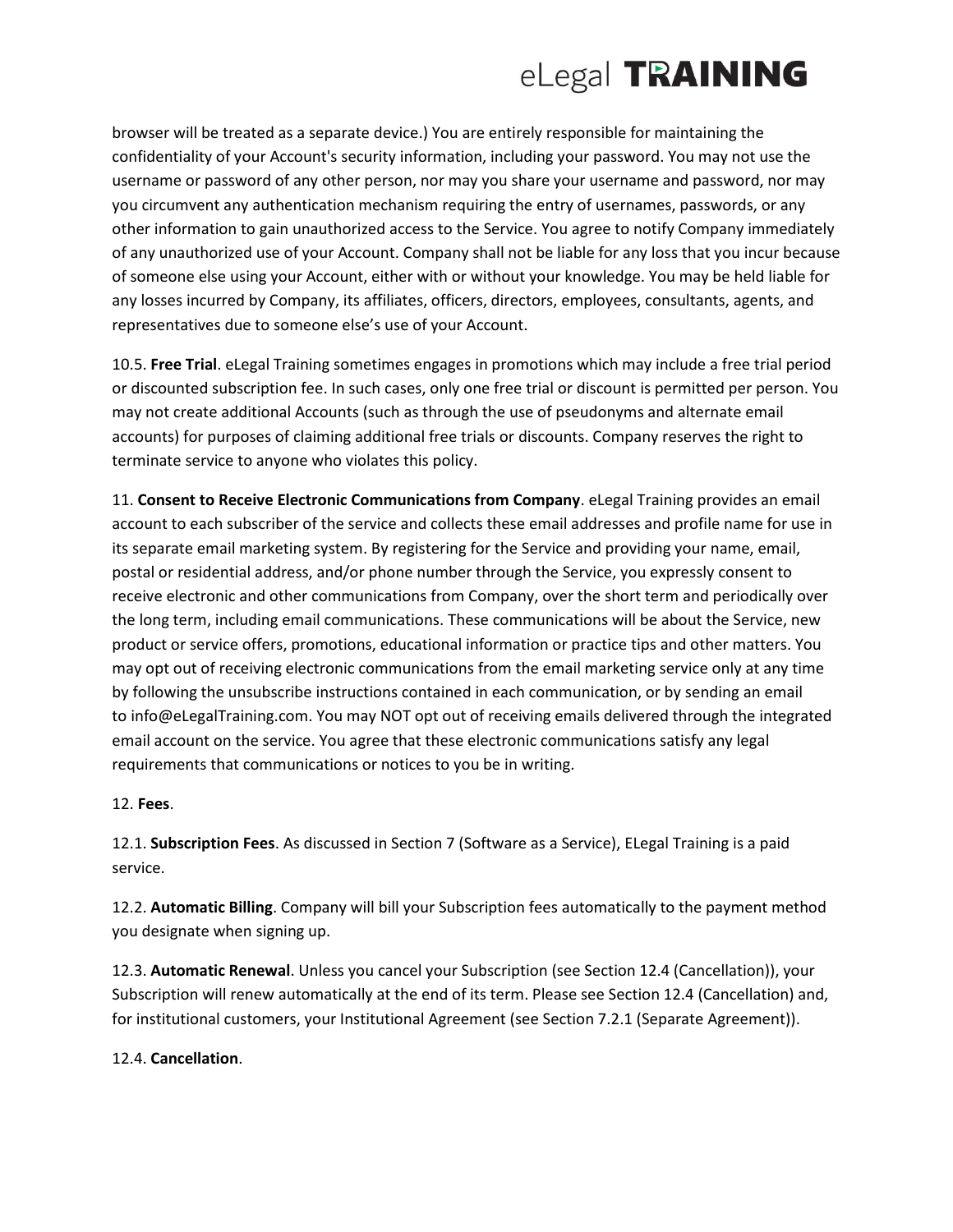12.4.1. **How to Cancel**. Subscriptions can be cancelled anytime after the initial 12 month subscription period. To cancel your SaaS subscription, contact Company by emailing info@eLegalTraining.com. Your cancellation is not effective until a Company representative confirms it.

12.4.2. **Effect of Cancellation**. Once your cancellation is confirmed by Company, then Company will not bill you further, but Company will not refund you for any remainder of that 12 month term. Company will terminate your access to the SaaS at the end of your billing term.

12.4.3. **Additional Termination Terms**. Institutional customers' separate SaaS agreement contains additional termination terms; see Section 7.2.1 (Separate Agreement).

12.4.4. **Website Terms Still Apply**. These Terms of Service and the Privacy Policy still apply, in full, after your SaaS Subscription ends.

12.6. **Reserved Rights for Company's Fees**. Company reserves the right, in its sole discretion, to change the fees and charges in effect, or to add new fees and charges, by posting such changes or providing notice to you. All fees and charges are nonrefundable, and there are no refunds, nor are there credits for partially used subscription periods. Institutional customers should see their separate SaaS agreement for additional details on fee changes.

12.6.1. **Decision Not to Require Performance**. Company's decision not to exercise any specific right or require performance of any specific obligation under this Agreement, including collecting regularly recurring fees from you, shall not affect Company's later ability to exercise those rights or to require performance at any later time. Company's waiver of your breach shall not constitute a waiver of any later breach by you, or by any other user of the Service. By using the Service, you authorize Company or its payment processor to charge Company's fees to the payment method you provide, in addition to applicable sales and other taxes.

13. **Third Party Websites**. The Service is linked with the websites of third parties ("Third Party Websites"), some of whom may have established relationships with Company and some of whom may not. Company does not have control over the content and performance of Third-Party Websites. Company has not reviewed, and cannot review or control, all of the material, including computer software or other goods or services, made available on Third Party Websites. Accordingly, Company does not represent, warrant, or endorse any Third-Party Websites, or the accuracy, currency, content, fitness, lawfulness, or quality of the information, material, goods, or services available through Third Party Websites. Company disclaims, and you agree to assume, all responsibility and liability for any damages or other harm, whether to you or to third parties, resulting from your use of Third-Party Websites.

### 14. **Your Responsibility for Defamatory Comments**.

14.1. If you post defamatory statements to the Service, persons harmed by those statements may sue you and seek damages. Under Section 230 of the Communications Decency Act of 1996 (47 U.S.C.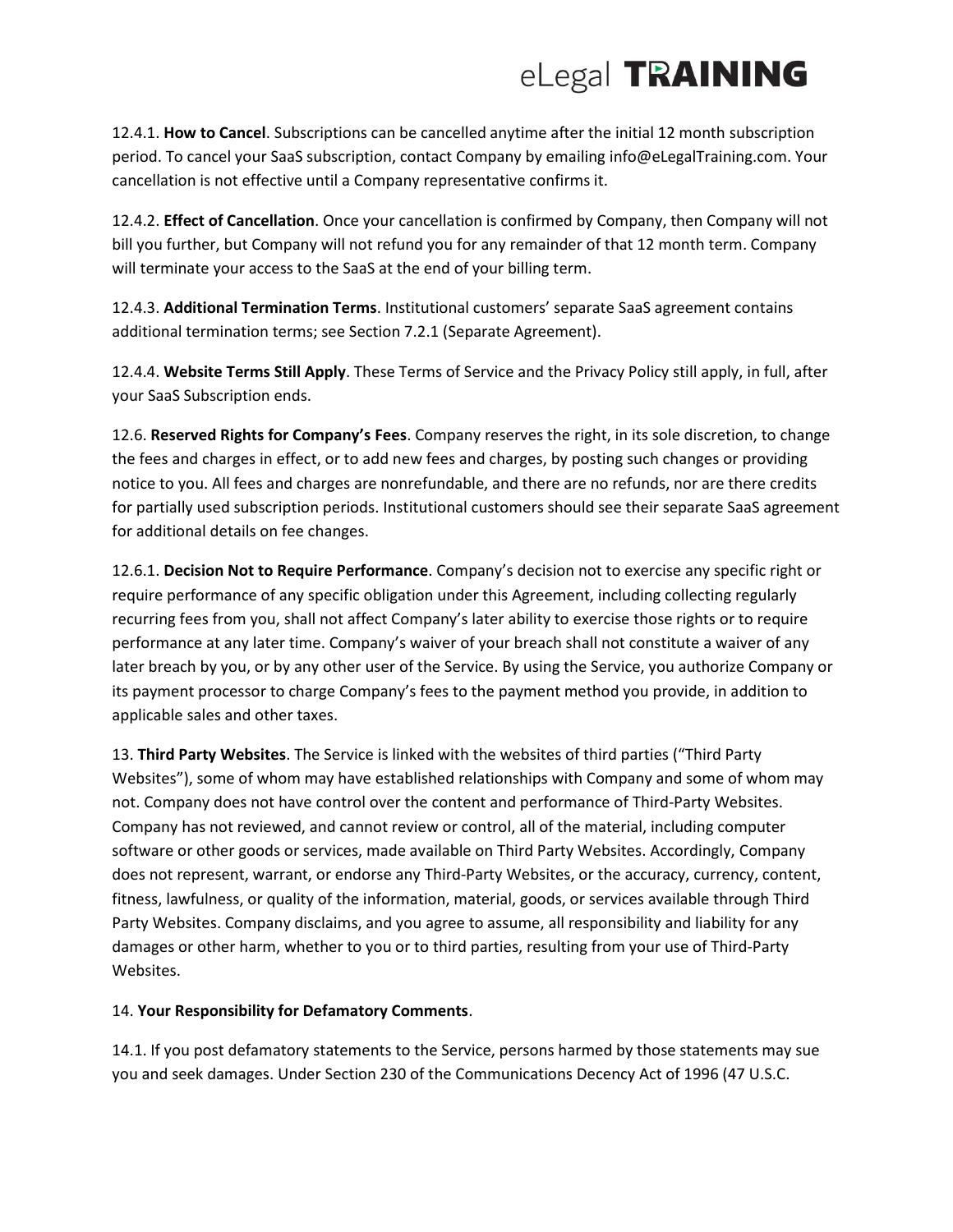Section 230, available at [https://www.law.cornell.edu/uscode/text/47/230\)](https://www.law.cornell.edu/uscode/text/47/230), Company cannot be held liable for your statements that are defamatory or otherwise legally actionable.

14.2. If you raise or file any claim against Company for conduct that a Court of Competent Jurisdiction (defined below at 21.1.3.) later finds to constitute an "exercise of a publisher's traditional editorial functions," or the legal equivalent, you agree to fully and immediately compensate Company for all losses, liability, damages, costs, and expenses, including without limitation all attorneys' fees and expenses in defending the action and resolving the matter. If you fail to compensate Company for any such claim, you agree and authorize Company to report your Personal Information, including without limitation your unpaid claim, to consumer credit reporting services, collection agencies, and others.

15. **Objectionable Content**. You agree that you shall not use the Service to upload, post, transmit, display, perform, or distribute any content, information, or materials that: (a) are libelous, defamatory, abusive, threatening, excessively violent, harassing, obscene, lewd, lascivious, filthy, or pornographic; (b) constitute child pornography; (c) solicit personal information from or exploit in a sexual or violent manner anyone under the age of 18; (d) incite, encourage, or threaten physical harm against another; (e) promote or glorify racial intolerance, use hateful and/or racist terms, or signify hate toward any person or group of people; (f) glamorize the use of illegal substances and/or drugs; (g) advertise or otherwise solicit funds or constitute a solicitation for goods or services; (h) violate any provision of this Agreement or any other Company agreement or policy, including without limitation Company's Privacy Policy; (i) disclose another's personal, confidential, or proprietary information; (j) are false or fraudulent; (k) contain images or videos of individuals captured or posted without their consent; (l) promote selfdestructive behavior (including without limitation eating disorders or suicide); or (m) are generally offensive, rude, mean-spirited, or in bad taste, as determined by Company in its sole discretion (collectively, "Objectionable Content"). Company disclaims any perceived, implied, or actual duty to monitor content made available through the Service, and specifically disclaims any responsibility or liability for information provided on the Service. Without limiting any of its other remedies, Company reserves the right to terminate your use of the Service or your uploading, posting, transmission, display, performance, or distribution of Objectionable Content. Company, in its sole discretion, may delete any Objectionable Content from its servers. Company intends to cooperate fully with any law enforcement officials or agencies in the investigation of any violation of this Agreement or of any applicable laws.

16. **Prohibited Uses**. Company imposes certain restrictions on your use of the Service. Any violation of this section may subject you to civil and/or criminal liability. The following are expressly prohibited:

16.1. harassing or stalking any person, or contacting any person who has requested not to be contacted;

16.2. providing false, misleading, or inaccurate information to Company or to any other person in connection with the Service;

16.3. impersonating, or otherwise misrepresenting affiliation, connection, or association with, any person or entity;

16.4. modifying any advertisement posted through the Service;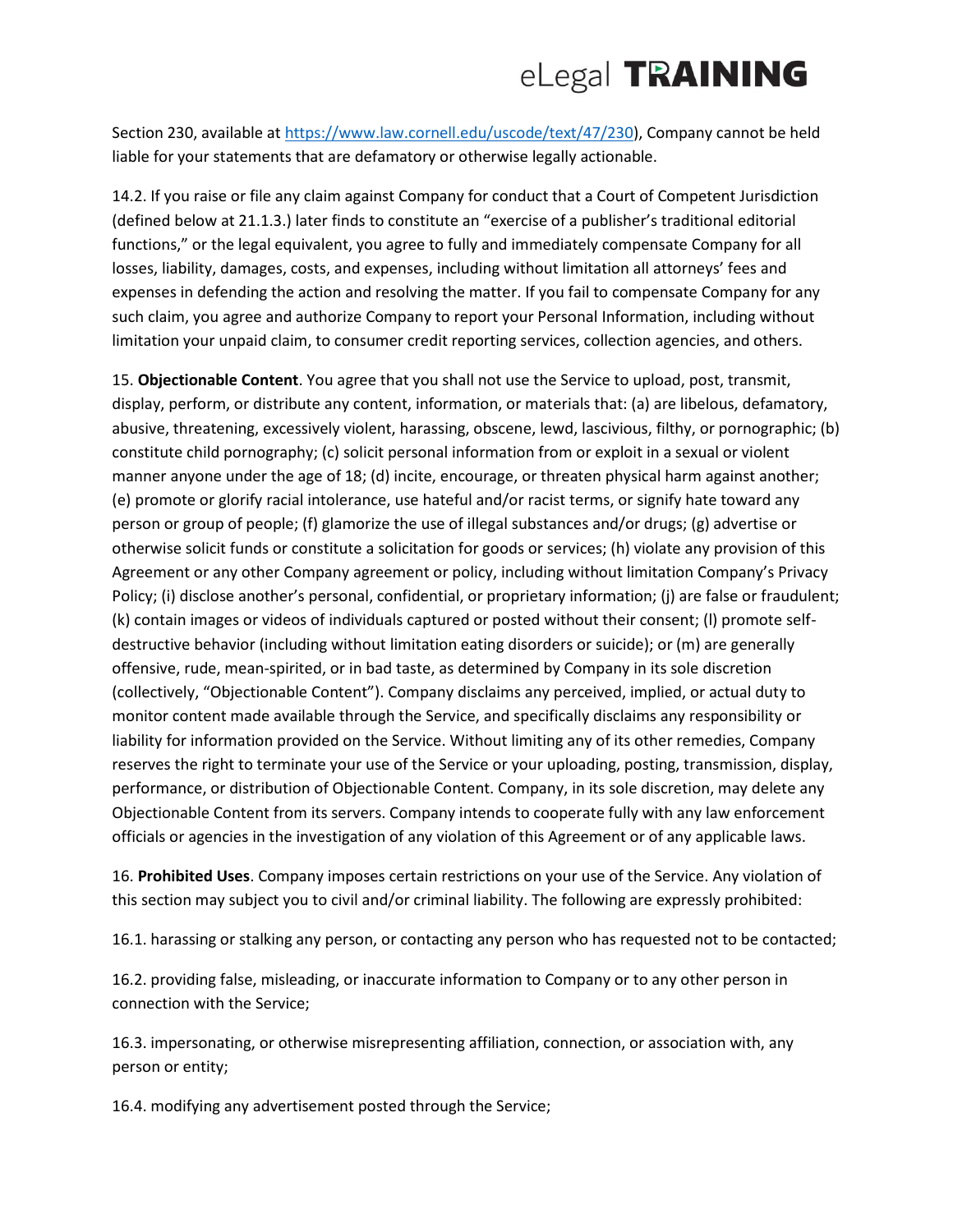16.5. harvesting or otherwise collecting information about users, including email addresses and phone numbers;

16.6. without express written permission from Company, using or attempting to use any engine, software, tool, agent, or other device or mechanism (including without limitation browsers, spiders, robots, avatars, or intelligent agents) to harvest or otherwise collect information from the Service for any use, including without limitation use on Third Party Websites;

16.7. accessing content or data not intended for you, or logging into a server or account that you are not authorized to access;

16.8. attempting to probe, scan, or test the vulnerability of the Service, or any associated system or network, or breaching security or authentication measures without proper authorization;

16.9. interfering or attempting to interfere with the use of the Service by any other user, computer, or network, including (without limitation) by submitting malware or exploiting software vulnerabilities;

16.10. using the Service to send unsolicited email, including without limitation promotions or advertisements for products or services;

16.11. forging, modifying, or falsifying any network packet or protocol header or metadata in any connection with, or transmission to, the Service (for example, SMTP email headers, HTTP headers, or Internet Protocol packet headers);

16.12. while using the Service, using ad-blocking or other content-blocking software, browser extensions, or built-in browser options designed to hide, block, or prevent the proper display of online advertising;

16.13. attempting to modify, reverse-engineer, decompile, disassemble, or otherwise reduce or attempt to reduce to a human-perceivable form any of the source code used by the Company Parties in providing the Service, including without limitation any fraudulent effort to modify software or any other technological mechanism for measuring the number of impressions generated by individual content and/or the overall Service to determine and/or audit advertising revenues and payments, if applicable;

16.14. creating additional accounts to promote your (or another's) business, or causing others to do so; and

## 17. **Intellectual Property**.

## 17.1. **Compliance with Law**.

17.1.1. You represent and warrant that, when using the Service, you will obey all applicable laws and respect the intellectual property rights of others. Your use of the Service is at all times governed by and subject to copyright and other intellectual property laws. You agree not to upload, post, transmit,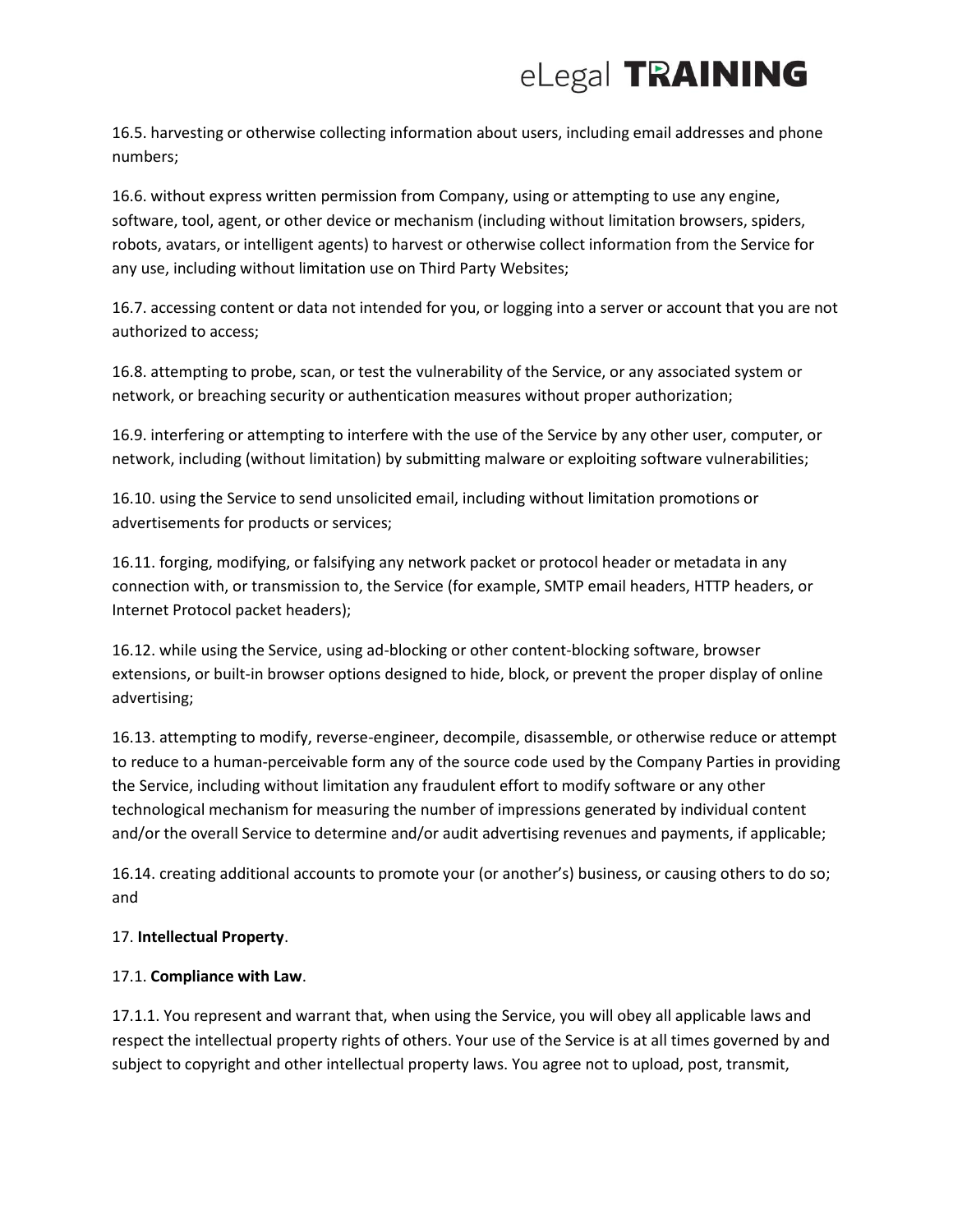display, perform, or distribute any content, information, or other materials in violation of any third party's copyrights, trademarks, or other intellectual property or proprietary rights.

17.2. **Trademarks**. ELegal Training, the ELegal Training logo, and the eLegal Training Tagline (collectively, the "**Company Marks**") are trademarks or registered trademarks of Company. Other trademarks, service marks, graphics, logos, and domain names appearing anywhere on, through, or in connection with the Service may be the trademarks of third parties. Neither your use of the Service nor this Agreement grant you any right, title, or interest in, or any license to reproduce or otherwise use, the Company Marks or any third-party trademarks, service marks, graphics, logos, or domain names. You agree that any goodwill in the Company Marks generated as a result of your use of the Service will inure to the benefit of Company, and you agree to assign, and do assign, all such goodwill to Company. You shall not at any time, nor shall you assist others to, challenge Company's right, title, or interest in, or the validity of, the Company Marks.

17.3. **Copyrighted Materials; Copyright Notice**. All content and other materials available through the Service, including without limitation the ELegal Training logo, design, text, graphics, and other files, along with their selection, arrangement, and organization, are either owned by Company or are the property of Company's licensors and suppliers. Except as explicitly provided, neither your use of the Service nor this Agreement grant you any right, title, or interest in any such materials.

### 17.4. **DMCA Policy**.

17.4.1. As Company asks others to respect its intellectual property rights, Company respects the intellectual property rights of others. Company follows the notice and takedown procedures in the Digital Millennium Copyright Act ("**DMCA**").

17.4.2. If you believe content located on or linked to by the Service violates your copyright, please immediately notify Company by emailed DMCA takedown notice ("**Infringement Notice**"), providing the information described below. If Company takes action in response to an Infringement Notice, it will make a good faith attempt to contact the party who made the content available at the most recent email address that party provided to Company.

17.4.3. Under the DMCA, you may be held liable for damages based on material misrepresentations in your Infringement Notice. You must also make a good-faith evaluation of whether the use of your content is a fair use; fair uses are not infringing. (See 17 U.S.C. Section 107, available at [https://www.law.cornell.edu/uscode/text/17/107,](https://www.law.cornell.edu/uscode/text/17/107) and Lenz v. Universal Music Corp., No. 13-16106 (9th Cir. Sep. 14, 2015), available at [https://www.courtlistener.com/opinion/2937139/stephanie-lenz-v](https://www.courtlistener.com/opinion/2937139/stephanie-lenz-v-universal-music-corp/)[universal-music-corp/.](https://www.courtlistener.com/opinion/2937139/stephanie-lenz-v-universal-music-corp/)) If you are not sure whether content located on or linked to by the Service infringes your copyright, you should first contact an attorney.

17.4.4. The DMCA requires that all Infringement Notices must include the following:

17.4.4.1. A signature, electronic or physical, of the copyright owner or a person authorized to act on the owner's behalf;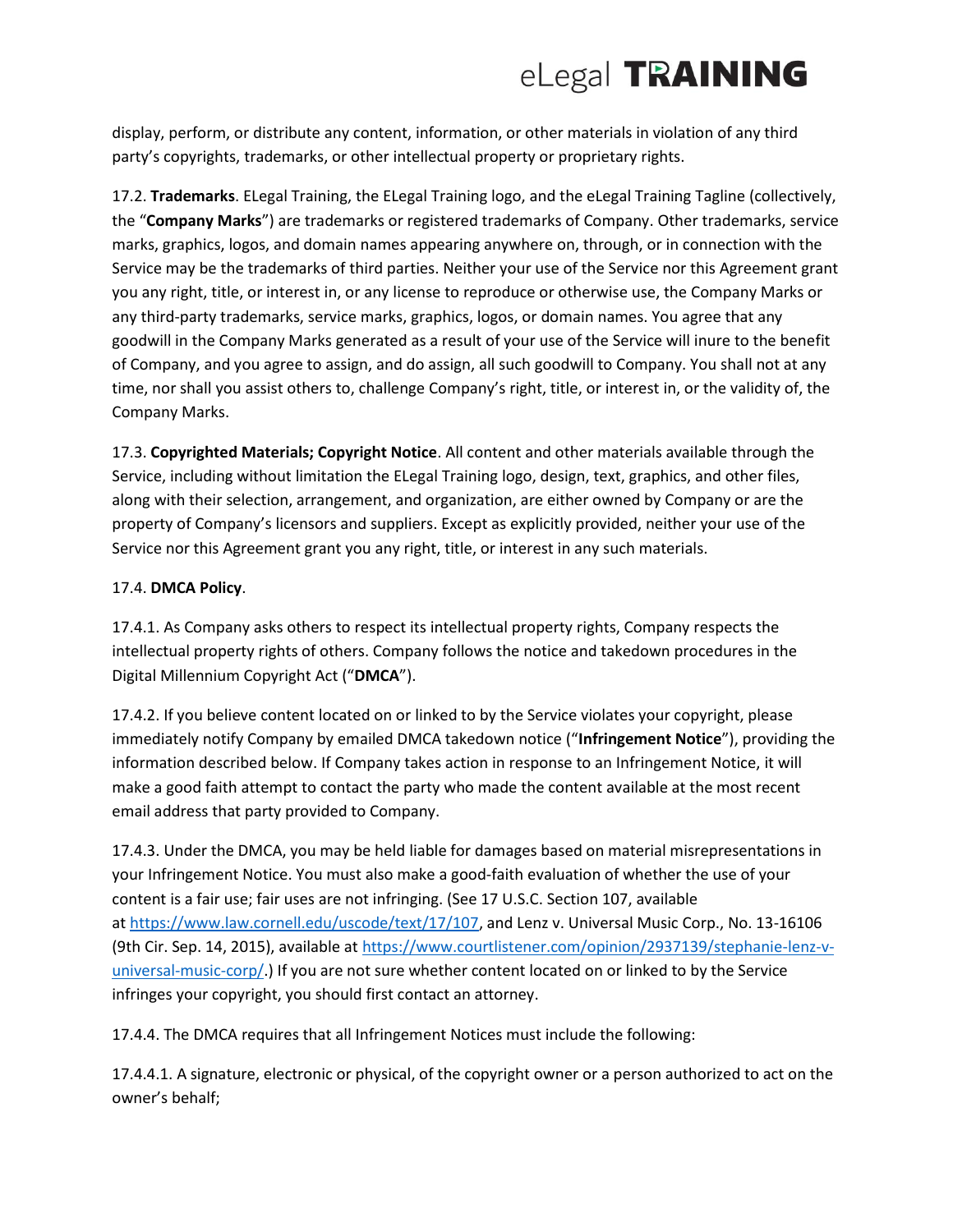

17.4.4.2. An identification of the copyright claimed to have been infringed;

17.4.4.3. A description of the nature and location of the material that you claim to infringe your copyright, in sufficient detail to permit Company to find and positively identify that material;

17.4.4.4. Your name, address, telephone number, and email address; and

17.4.4.5. A statement by you: (i) that you believe in good faith that the use of the material that you claim to infringe your copyright is not authorized by law, or by the copyright owner or such owner's agent; and, (ii) under penalty of perjury, that all the information contained in your Infringement Notice is accurate, and that you are either the copyright owner or a person authorized to act on the owner's behalf.

17.4.5. Infringement Notices should be sent to [info@eLegalTraining.com](mailto:info@eLegalTraining.com) with the subject line "DMCA Notice: (INSERT YOUR NAME OR YOUR COMPANY'S NAME)".

17.4.6. Company will respond to all DMCA-compliant Infringement Notices, including, as required or appropriate, by removing the offending material or disabling all links to the offending material.

18. **Disclaimers; Limitation of Liability**.

18.1. *No Warranties. Company, on behalf of itself and its licensors and suppliers, expressly disclaims any and all warranties, express or implied, regarding the Service, arising by operation of law or otherwise, including without limitation any and all implied warranties of merchantability, fitness for a particular purpose, non-infringement, no encumbrance, or title, in addition to any warranties arising from a course of dealing, usage, or trade practice. Neither Company nor its licensors or suppliers warrants that the Service will meet your requirements, or that the operation of the Service will be uninterrupted or error-free. Company disclaims all implied liability for damages arising out of the furnishing of the Service pursuant to this Agreement, including without limitation, mistakes, omissions, interruptions, delays, tortious conduct, errors, representations, or other defects arising out of the failure to the furnish the Service, whether caused by acts of commission or omission, or any other damage occurring. Company shall not be liable for any indirect, incidental, special, consequential, or punitive damages (including without limitation damages for lost profits or lost revenues), whether caused by the acts or omissions of Company, Company Parties, or ELegal Training users, or their agents or representatives*.

18.2. **Your Responsibility for Loss or Damage; Backup of Data**.

18.2.1. *You agree that your use of the Service is at your sole risk. You will not hold Company or its licensors and suppliers, as applicable, responsible for any loss or damage that results from your access to and/or use of the Service, including without limitation any loss or damage to any of your computers, mobile devices, including without limitations tablets and/or smartphones, or data. The Service may contain bugs, errors, problems, or other limitations*.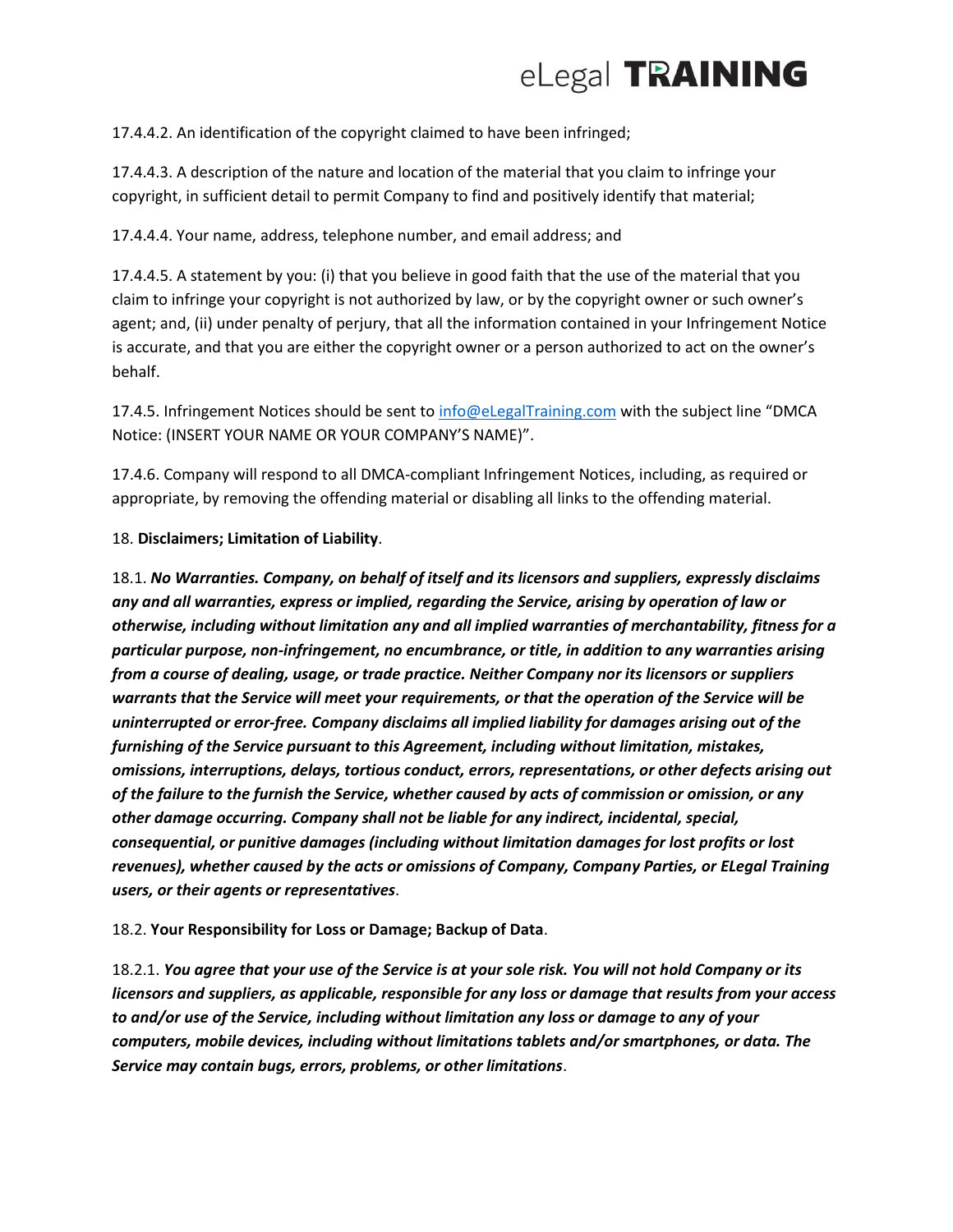18.2.2. *Importantly, you acknowledge that a catastrophic disk failure or other similar event could result in the loss of all of the data related to your account. You agree and understand that it is your responsibility to back up your data to your personal computer or external storage device and to ensure such backups are secure*.

18.3. *Limitation of Liability. In no event shall Company or its licensors or suppliers be liable to you for any claims arising from your use with the Service, including without limitation for special, incidental, or consequential damages, lost profits, lost data or confidential or other information, loss of privacy, costs of procurement of substitute goods or services, failure to meet any duty including without limitation of good faith or of reasonable care, negligence, or otherwise, regardless of the foreseeability of those damages or of any advice or notice given to Company or its licensors and suppliers arising out of or in connection with your use of the Service. This limitation shall apply regardless of whether the damages arise out of breach of contract, tort, or any other legal theory or form of action. You agree that this limitation of liability represents a reasonable allocation of risk and is a fundamental element of the basis of the bargain between Company and you. The Service would not be provided without such limitations*.

18.4. *Application of Disclaimers. The above disclaimers, waivers, and limitations do not in any way limit any other disclaimer of warranties or any other limitation of liability in any other agreement between you and Company or between you and any of Company's licensors and suppliers. Some jurisdictions may not allow the exclusion of certain implied warranties or the limitation of certain damages, so some of the above disclaimers, waivers, and limitations of liability may not apply to you. Company's licensors and suppliers are intended third-party beneficiaries of these disclaimers, waivers, and limitations. No advice or information, whether oral or written, obtained by you through the Service or otherwise shall alter any of the disclaimers or limitations stated in this section*.

19. **Your Representations and Warranties**. You represent and warrant that your use of the Service will be in accordance with this Agreement and any other Company policies, and with any applicable laws or regulations.

#### 20. **Indemnity by You**.

20.1. Without limiting any indemnification provision of this Agreement, you (the "**Indemnitor**") agree to defend, indemnify, and hold harmless Company and the Company Parties (collectively, the "**Indemnitees**") from and against any and all Claims (as defined in Section 21 (Dispute Resolution)), including but not limited to legal costs and fees, and providing sole and exclusive control of the defense of any action to Company, including the choice of legal counsel and all related settlement negotiations, arising out of or relating to: (i) the relationship between you and Company, whether based in contract, tort, statute, fraud, misrepresentation, or any other legal theory; (ii) your breach of this Agreement, including without limitation any representation or warranty contained in this Agreement; (iii) your access to or use of the Service; (iv) your provision to Company or any of the Indemnitees of information or other data; (v) your violation or alleged violation of any foreign or domestic, international, federal,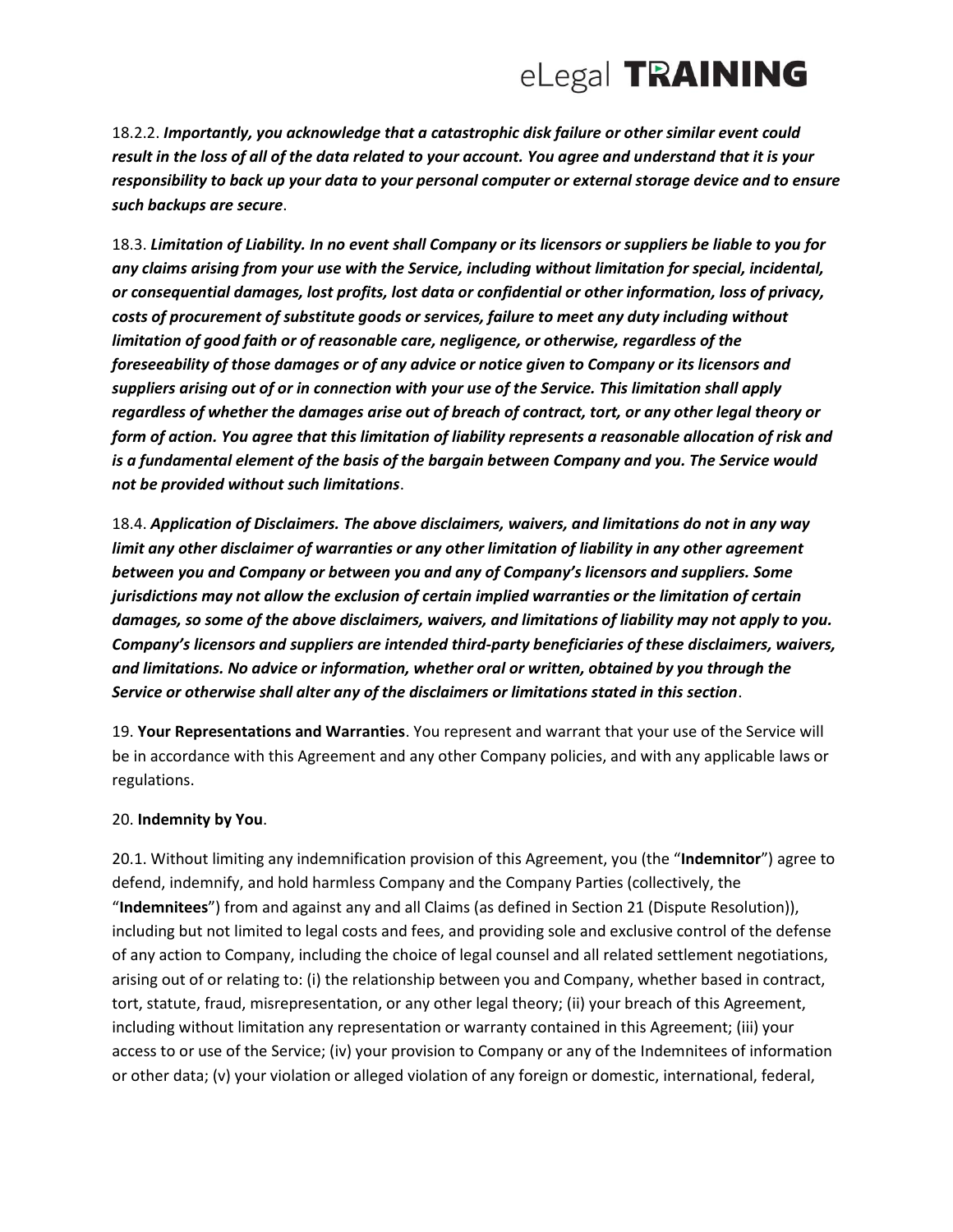state, or local law or regulation; or (vi) your violation or alleged violation of any third party's copyrights, trademarks, or other intellectual property or proprietary rights.

20.2. The Indemnitees each have the individual right, but not the obligation, to participate through counsel of their choice in any defense by you of any Claim as to which you are required to defend, indemnify, or hold harmless any, each, and/or all Indemnitees. You may not settle any Claim without the prior written consent of the concerned Company Parties.

20.3. Without limitation, the Indemnitor also agrees to compensate Company for any and all lost revenues, future lost profits, reasonable search costs, and any other reasonable expenses resulting from any Indemnitor violation of Section 16 (Prohibited Uses), including without limitation any suspension of affiliate accounts or affiliate payment attributable to fraudulent efforts to manipulate or otherwise modify reported impressions generated by the Company Parties under any affiliate advertising agreement.

### 21. **Dispute Resolution**.

### 21.1. **Additional Definitions for Dispute Resolution**.

21.1.1. "**AAA**" means the American Arbitration Association.

21.1.2. "**Claim**" means any claims, actions, demands, causes of action, and other proceedings arising out of or relating to: (i) the relationship between you and Company, whether based in contract, tort, statute, fraud, misrepresentation, or any other legal theory; (ii) your breach of this Agreement, including without limitation any representation or warranty contained in this Agreement; (iii) your access to or use of the Service; (iv) your provision to Company or any of the Indemnitees of information or other data; (v) your violation or alleged violation of any foreign or domestic, international, federal, state, or local law or regulation; or (vi) your violation or alleged violation of any third party's copyrights, trademarks, or other intellectual property or proprietary rights.

21.1.3. "**Court of Competent Jurisdiction**" means any federal or state court that has jurisdiction over the subject matter, and that is located in the State of California.

21.1.4. "**Lawsuit**" means a legal proceeding against a Party related to this Agreement.

21.2. **Binding Arbitration**. Any Claim arising out of or relating to this contract, or the breach thereof, shall be settled by arbitration administered by the AAA in accordance with its Commercial Arbitration Rules, which are available at the AAA website [https://www.adr.org/aaa/faces/rules,](https://www.adr.org/aaa/faces/rules) or by calling the AAA at 1-800-778-7879. Judgment on the arbitrator's award may be entered in any Court of Competent Jurisdiction. Claims shall be heard by a single arbitrator. The place of arbitration shall be Sacramento, California. The arbitration shall be governed by the laws of California. Hearings will take place pursuant to the standard procedures of the Commercial Arbitration Rules that contemplate in-person hearings. The prevailing party shall be entitled to an award of reasonable attorney fees. The award of the arbitrator shall be accompanied by a reasoned opinion. Except as may be required by law, neither a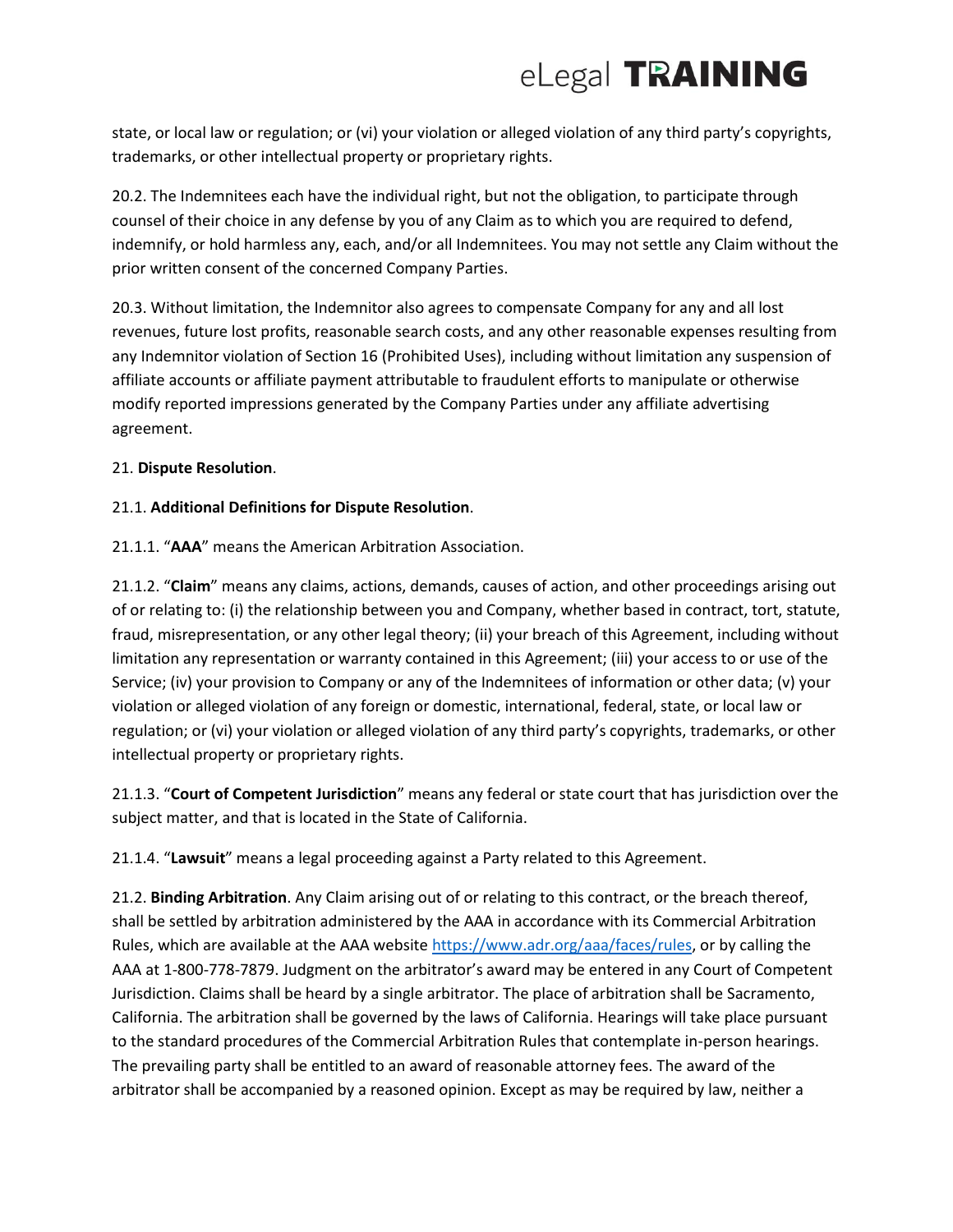party nor an arbitrator may disclose the existence, content, or results of any arbitration without the prior written consent of both parties.

21.3. **No Joinder of Claims**. You and Company agree that any arbitration shall be limited to each Claim individually. You and Company agree that each may only bring claims against the other in an individual capacity, and not as a plaintiff or class member in any purported class or representative proceeding. If this specific provision is found to be unenforceable by a Court of Competent Jurisdiction, the Claim will still be finally and exclusively resolved by binding arbitration upon the election of either party. Any election to arbitrate by one party shall be final and binding on the other. No arbitration shall be joined with any other arbitration. There is no right for any Claim to be arbitrated on a class-action basis, or to employ class action procedures. There is no right of authority for any Claim to be brought in a purported representative capacity on behalf of either the general public or any other individuals.

21.4. **Judicial Remedies in Aid of Arbitration or Equitable Relief**. As exceptions to Section 21.2 (Binding Arbitration), any Party may seek, in a Court of Competent Jurisdiction, provisional remedies in aid of arbitration (including orders to stay a court action, to compel arbitration, or to confirm an arbitral award) or equitable relief (including a temporary restraining order, preliminary injunction, or other interim or conservatory relief).

21.5. **Frivolous Claims**. If the arbitrator or a Court of Competent Jurisdiction finds that the substance of a Claim or the relief sought is frivolous, or that a Claim is brought for an improper purpose (as measured by the standards of Rule 11(b) of the Federal Rules of Civil Procedure and related case law), then the party bringing that Claim shall pay all arbitrator fees, attorneys' fees, and costs related to that Claim.

### 22. **Termination**.

22.1. *By Company. Without limiting any other provision of this Agreement, Company reserves the right to, in Company's sole discretion and without notice or liability, deny use of the Service to any person for any reason or for no reason at all, including without limitation for any breach or suspected breach of any representation, warranty, or covenant contained in this Agreement, or of any applicable law or regulation*.

22.2. **Automatic Termination Upon Breach by You**. This Agreement shall automatically terminate if you breach any of this Agreement's representations, warranties, or covenants. This termination is automatic, and does not require any action by Company.

22.3. **By You**. You may terminate this Agreement and your rights under it at any time, for any or no reason at all, by providing to Company notice of your intention to do so, in the manner required by Section 23 (Notices).

### 22.4. **Effect of Termination**.

22.4.1. Any termination of this Agreement automatically terminates all rights and licenses granted to you under this Agreement, including all rights to use the Service. Upon termination, Company may, but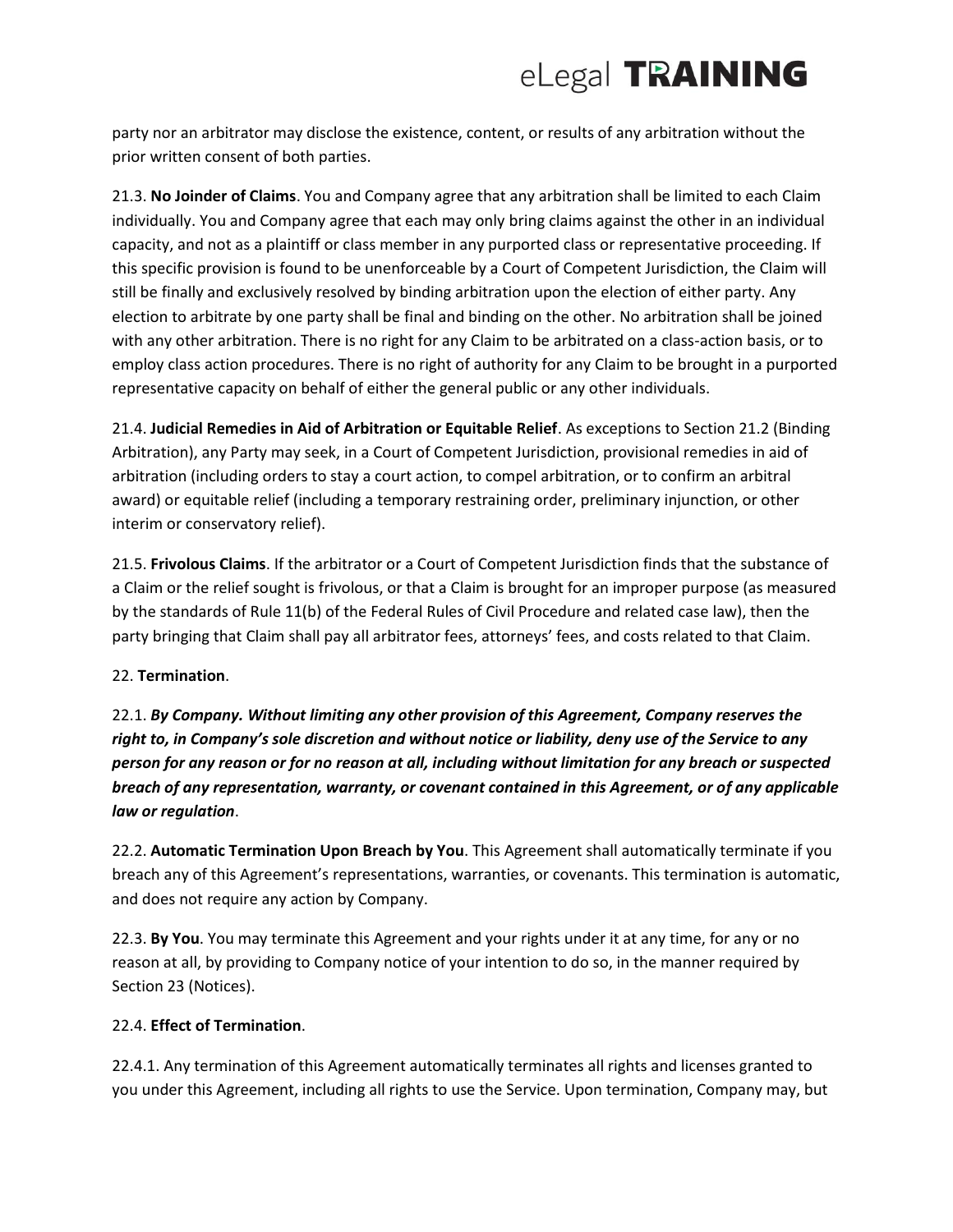has no obligation to, in Company's sole discretion, rescind any services and/or delete from Company's systems all your Personal Information and any other files or information that you made available to Company or that otherwise relate to your use of the Service. Upon termination, you shall stop any use of the Service.

22.4.2. After termination, Company reserves the right to exercise whatever means it deems necessary to prevent your unauthorized use of the Service, including without limitation technological barriers such as IP blocking and direct contact with your Internet Service Provider.

22.5. **Legal Action**. If Company takes legal action against you in connection with any actual or suspected breach of this Agreement, Company will be entitled to recover from you as part of such legal action, and you agree to pay, all reasonable costs and attorneys' fees. The Company Parties will have no legal obligation or other liability to you or to any third party arising out of or relating to any termination of this Agreement.

22.6. **Survival**. Upon termination, all rights and obligations created by this Agreement will terminate, except that the following Sections will survive any termination of this Agreement: Section 1.2 (Agreement), Section 2 (Privacy Policy), Section 4 (Eligibility), Section 6 (License), Section 8 (No Reliance on Third Party Content), Section 9 (Assumption of Risk; Release), Section 10 (User Account, Accuracy, and Security), Section 13 (Third Party Websites), Section 14 (Your Responsibility for Defamatory Comments), Section 15 (Objectionable Content), Section 16 (Prohibited Uses), Section 17 (Intellectual Property), Section 18 (Disclaimers; Limitation of Liability), Section 19 (Your Representations and Warranties), Section 20 (Indemnity by You), Section 21 (Dispute Resolution), Section 22 (Termination), Section 23 (Notices), Section 24.2 (Partial Invalidity), and Section 24 (General).

23. **Notices**. All notices required or permitted to be given under this Agreement must be in writing.

23.1. Company shall give any notice by email sent to the most recent email address, if any, provided by the intended recipient to Company. You agree that any notice received from Company electronically satisfies any legal requirement that such notice be in writing.

23.2. You bear the sole responsibility of ensuring that your email address on file with Company is accurate and current, and notice to you shall be deemed effective upon the sending by Company of an email to that address.

23.3. You shall give any notice to Company by email to info@eLegal Training.com.

## 24. **General**.

24.1. **Entire Agreement**. This Agreement constitutes the entire agreement between Company and you concerning your use of the Service.

24.2. **Partial Invalidity**. Should any part of this Agreement be declared invalid, void, or unenforceable by a Court of Competent Jurisdiction, that decision shall not affect the validity of any remaining portion of this Agreement, which shall remain in full effect, and the parties acknowledge and agree that they